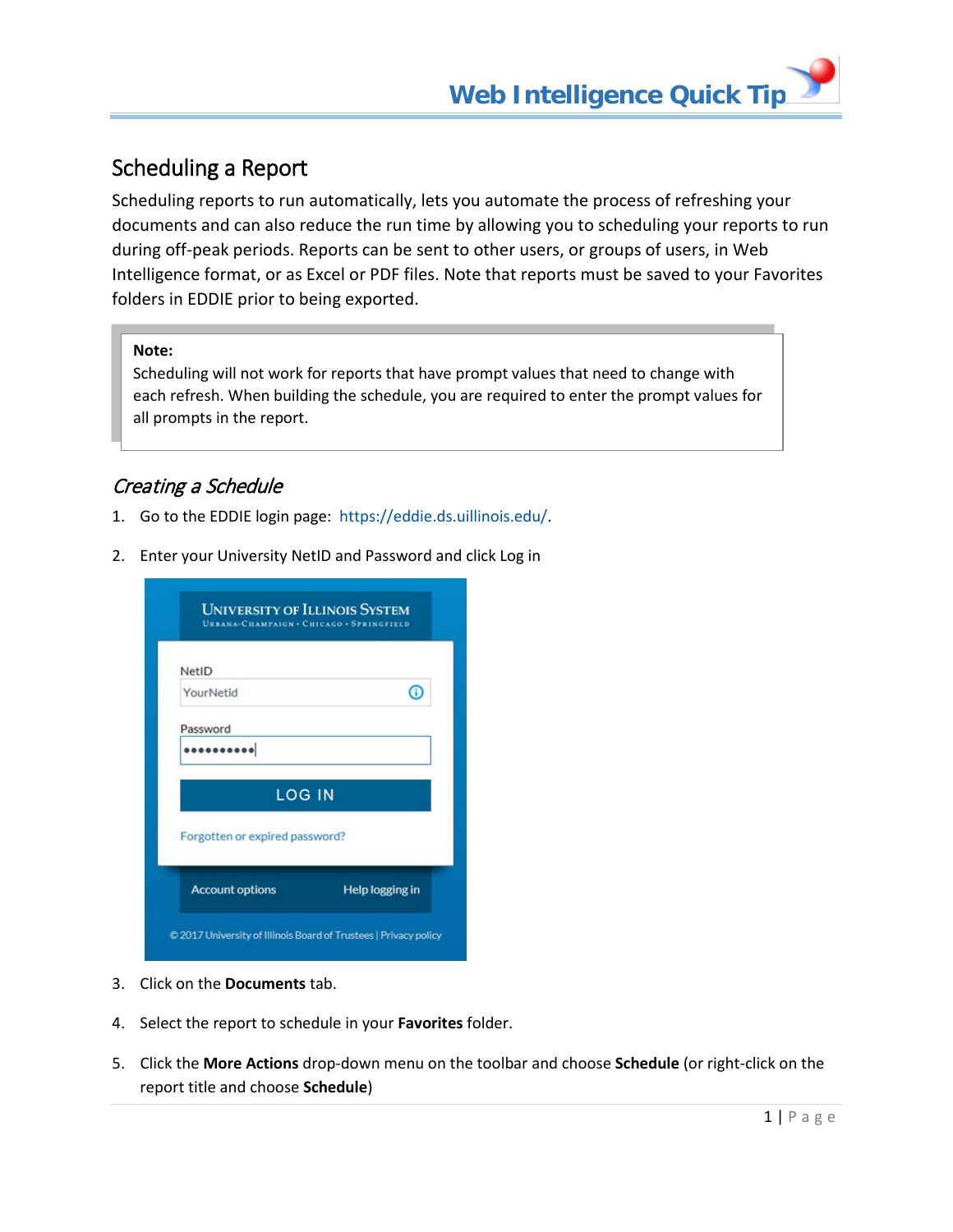6. Enter a title for the instance you are creating



- 7. Select the **Recurrance** option. The recurrance indicates how often you want to the scheduled report to run.
- 8. Select the recurrance frequency from the **Run object** drop-down list.



- 9. Complete the remaining recurrance fields (They will vary depending on which recurrance you select).
- 10. Enter a **Start Date / Time** and an **End Date / Time** for recurrance.

| <b>Recurrence</b>     |                                                 |   |
|-----------------------|-------------------------------------------------|---|
| Run object: Monthly   |                                                 |   |
| Month(N) = $1 - \div$ | Object will run every N months.                 |   |
|                       | Start Date/Time: 07 - 30 - AM - 2/10/2015       | 罱 |
|                       | End Date/Time: $ 07 -  30 -  $ AM $-$ 2/10/2025 | 爾 |

- 11. Select the **Prompts** menu. (Only available if query has prompts)
- 12. If you need to modify the prompt values, click the **Modify** button.

| $\equiv$ Schedule<br><b>Instance Title</b>               | <b>Prompts</b><br>Modify values for: FIGL Detail Operating Ledger Summary                                         |                                               |
|----------------------------------------------------------|-------------------------------------------------------------------------------------------------------------------|-----------------------------------------------|
| Recurrence<br>Prompts                                    | <b>Enter Chart of Account:</b><br>Enter FUND GL report contact:<br><b>Enter Fiscal Year:</b>                      | 9 - University of Illinois - Admin<br>×<br>15 |
| <b>Formats</b><br>Caching                                | <b>Enter Fund Code:</b><br>Enter ORG GL report contact:<br><b>Enter Organization Code:</b>                        | 100015<br>÷<br>699001                         |
| Events<br>Scheduling Server Group<br><b>Destinations</b> | Enter PROG GL report contact:<br><b>Enter Period:</b><br>Enter Program Code:<br>VDR Date-For ViewDirect use only: | ×<br>06<br>699002<br>×<br>(optional)          |

13. Select the **Formats** menu.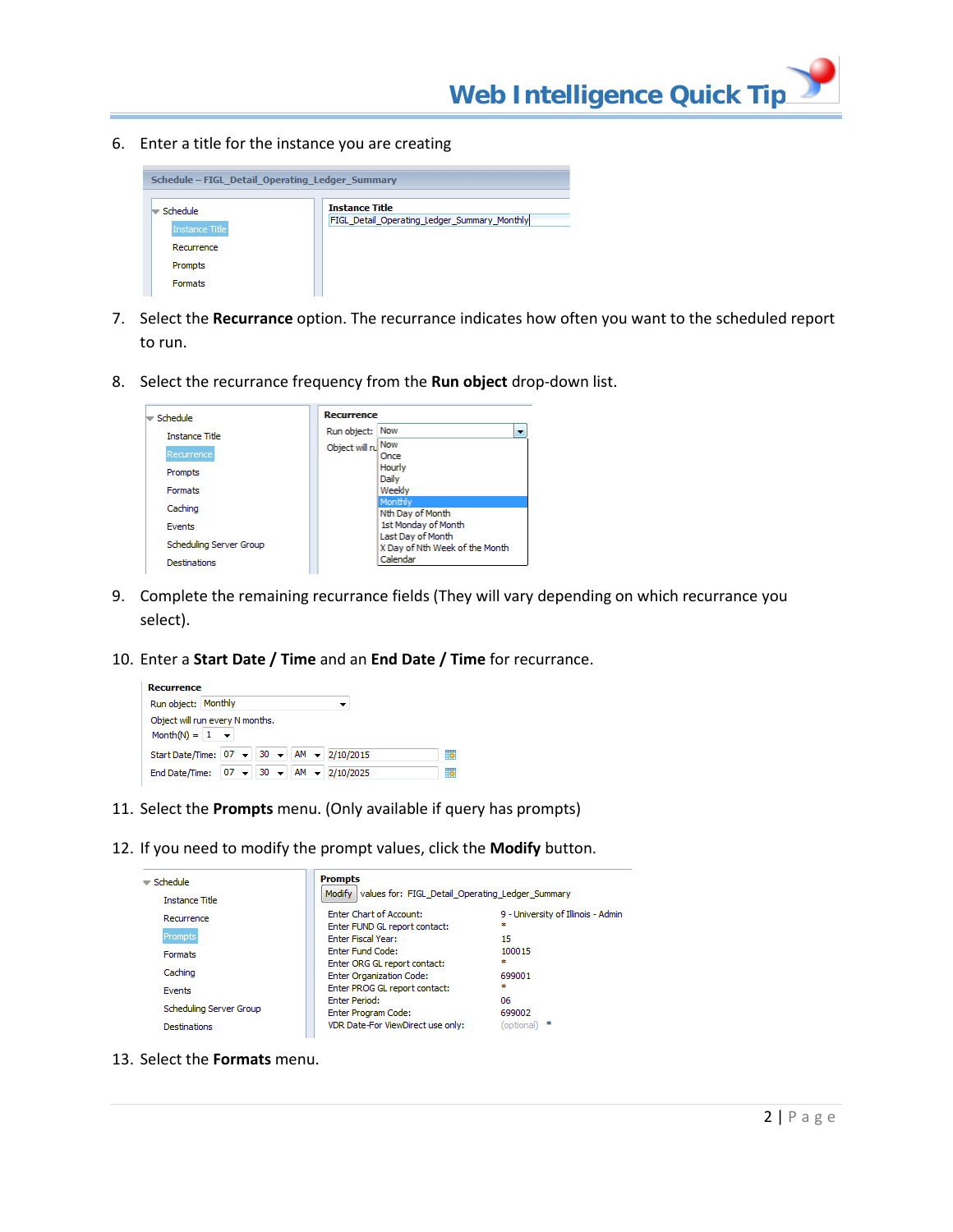| Schedule                                 | <b>Formats</b>                                       |
|------------------------------------------|------------------------------------------------------|
| <b>Instance Title</b>                    |                                                      |
| Recurrence<br>Prompts                    | Output Format                                        |
| Formats<br>Caching                       | Web Intelligence<br>Microsoft Excel<br>Adobe Acrobat |
| <b>Events</b><br>Scheduling Server Group | Comma Separated Values(CSV)<br><b>Plain Text</b>     |
| <b>Destinations</b>                      |                                                      |

14. Select the desired Output Format. Options are **Web Intelligence, Excel, PDF, CSV, and Text.**

- 15. Click **Destinations**
- 16. Select the desired destination for the scheduled reports to be delivered to. Valid options include **BI (EDDIE) Inbox** and **Email.**

| Schedule                | <b>Destinations</b><br>Destination:      |
|-------------------------|------------------------------------------|
| <b>Instance Title</b>   | Default Enterprise Location   v          |
| Recurrence              | Default Enterprise Location              |
| <b>Formats</b>          | <b>BI</b> Inbox                          |
| Caching                 | Email                                    |
| <b>Events</b>           | <b>FTP Server</b>                        |
|                         | <b>File System</b><br><b>SFTP Server</b> |
| Scheduling Server Group |                                          |
| <b>Destinations</b>     |                                          |

- 17. For **Email** Delivery:
	- a. Enter an Email address in the **From:** field.
	- b. Enter the Email address(es) to deliver reports to in the **To:** field. Separate email addresses with a semicolon (;)
	- c. Enter an email subject line in the **Subject:** field. Click the **Add Placeholder** drop-down to insert the report title, date and time, etc.
	- d. Enter a message if desired (optional)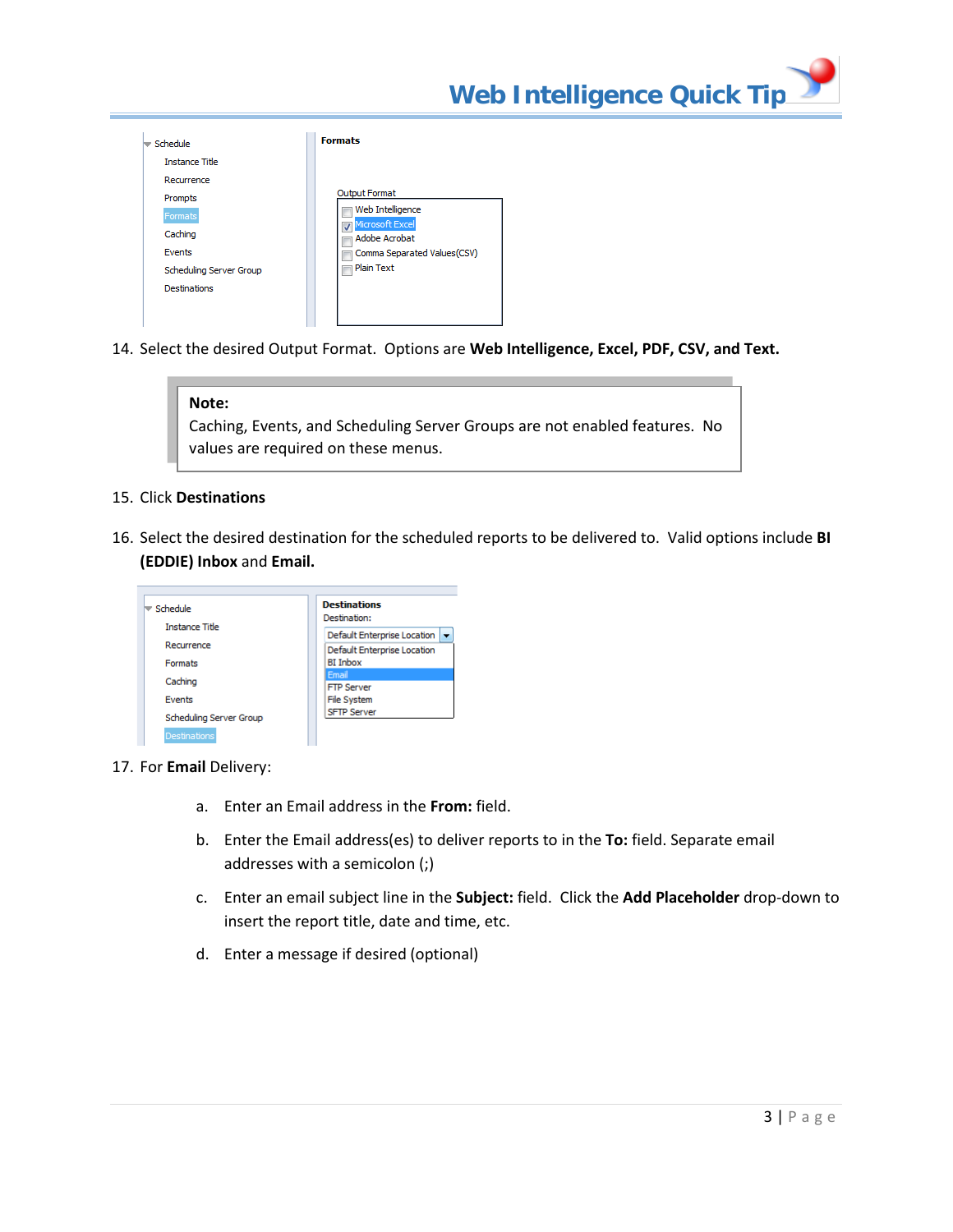| Email                |                                                                          |                        |  |  |
|----------------------|--------------------------------------------------------------------------|------------------------|--|--|
|                      | Keep an instance in the history                                          |                        |  |  |
|                      | Use default settings                                                     |                        |  |  |
| From:                | trishak@uillinois.edu                                                    | Add Placeholder        |  |  |
| To:                  | bodine@uillinois.edu; cmerle@uillinois.edu                               | <b>Add Placeholder</b> |  |  |
| Cc:                  |                                                                          | Add Placeholder        |  |  |
| Bcc:                 |                                                                          | Add Placeholder        |  |  |
|                      |                                                                          |                        |  |  |
|                      | %SI_NAME% %SI_STARTTIME%<br>Monthly Operating Ledger Statement attached. | Add Placeholder -      |  |  |
|                      |                                                                          |                        |  |  |
| Subject:<br>Message: | Add Placeholder $\blacktriangleright$                                    |                        |  |  |
|                      | Add Attachment                                                           |                        |  |  |

#### 18. For **BI Inbox** Delivery:

- a. Enter the BO User Name in the Find Title box.
- b. Click the Find Text icon.
- c. Select the user from the List of matches.
- d. Click the > to select user.
- e. To search for another user, click **User List** on the left panel, and then repeat the above steps to search and add recipients.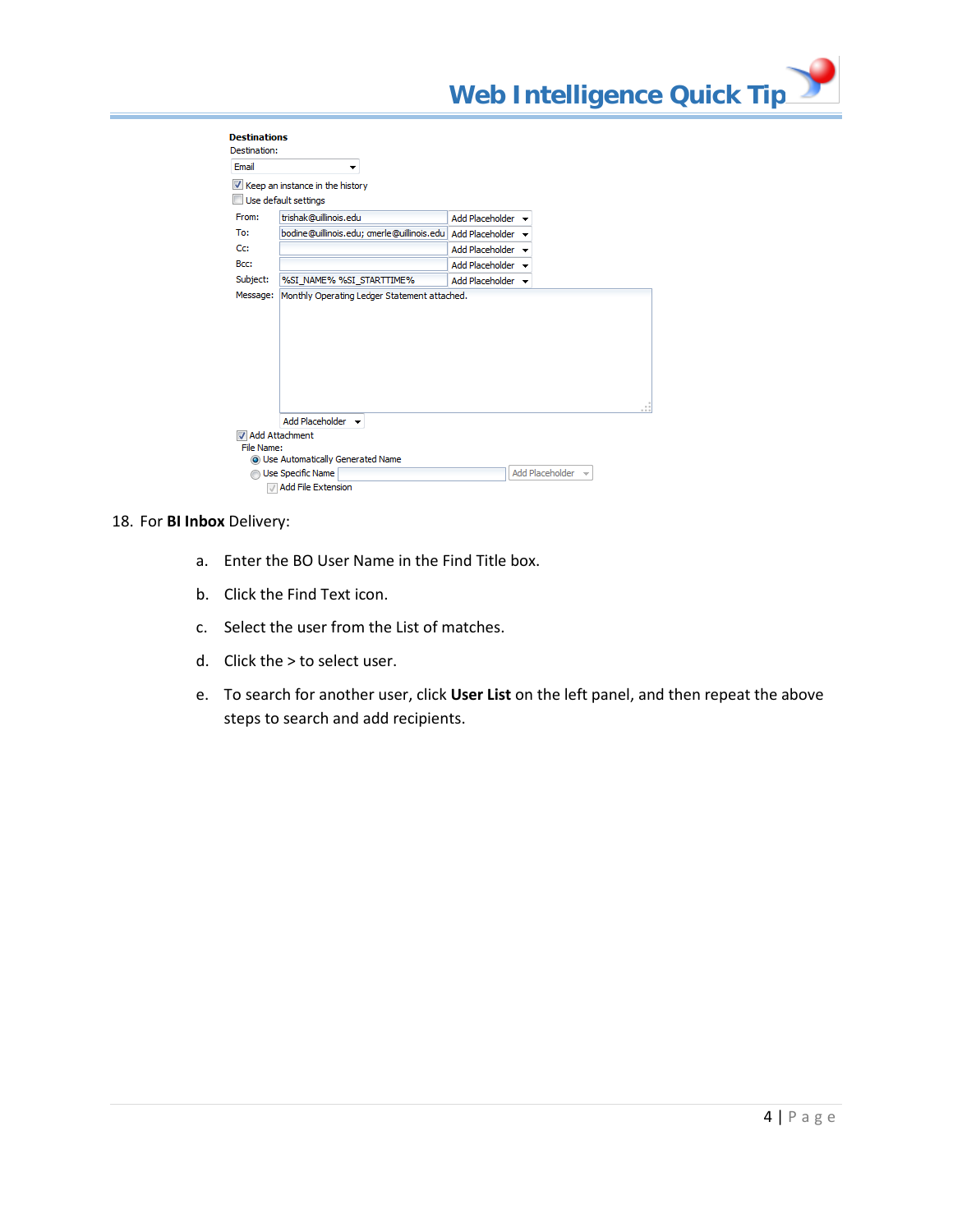| <b>Destinations</b><br>Destination:                                                                                           |                     |                      |                 |   |                                        |                     |
|-------------------------------------------------------------------------------------------------------------------------------|---------------------|----------------------|-----------------|---|----------------------------------------|---------------------|
| <b>BI</b> Inbox<br>$\blacktriangledown$                                                                                       |                     |                      |                 |   |                                        |                     |
| V Keep an instance in the history<br>Use default settings                                                                     |                     |                      |                 |   |                                        |                     |
| <b>Available Recipients:</b>                                                                                                  |                     |                      |                 |   | <b>Selected Recipients:</b>            |                     |
| $\parallel$ 1 of 1 $\parallel$ 1<br>K.                                                                                        | Find Title T Cmerle |                      | æ               | И | $1$ of $1$ $\rightarrow$ $\rightarrow$ |                     |
| <sup>4</sup> Find result for "Cmerle" in "User                                                                                | ീ<br><b>Title</b>   | <b>Full Name</b>     |                 |   | Title $\triangle$                      | <b>Full Name</b>    |
| .ist <sup>*</sup><br>& User List                                                                                              | cmerle<br>А         | Miller, Colleen Rose |                 | 흅 | trishak                                | Curry, Patricia Ann |
| <sup>1</sup> <sup>2</sup> Group List<br>$\left \frac{1}{ {\bf H} }\right $ is Section of the Section of ${\bf H}$             |                     |                      | $\, >$<br>$\,<$ |   |                                        |                     |
| Target Name:<br>O Use Automatically Generated Name<br>Use Specific Name<br>Add File Extension<br>Send As:<br>Shortcut<br>Copy |                     | Add Placeholder      |                 |   |                                        |                     |

19. Click **Schedule** to complete the schedule. (located in the bottom right corner of the window).

| <b>Destinations</b><br>Destination:<br><b>BI</b> Inbox<br>$\blacktriangledown$<br>V Keep an instance in the history<br>Use default settings |                                       |                                          |                    |          |                             |                                         |                    |
|---------------------------------------------------------------------------------------------------------------------------------------------|---------------------------------------|------------------------------------------|--------------------|----------|-----------------------------|-----------------------------------------|--------------------|
| <b>Available Recipients:</b>                                                                                                                |                                       |                                          |                    |          | <b>Selected Recipients:</b> |                                         |                    |
| $1$ of $1$ $\rightarrow$ $\rightarrow$<br>K.<br>$\overline{4}$                                                                              | Find Title <sup>*</sup> Cmerle        |                                          | dh                 | k        | $1$ of 1<br>$F = H$         |                                         |                    |
| <sup>2</sup> Find result for "Cmerle" in "User<br>List"                                                                                     | $\Box$<br><b>Title</b><br>cmerle<br>Α | <b>Full Name</b><br>Miller, Colleen Rose |                    | n<br>န္တ | Title A<br>trishak          | <b>Full Name</b><br>Curry, Patricia Ann |                    |
| & User List<br><sup>1</sup> croup List                                                                                                      |                                       |                                          | $\frac{1}{\alpha}$ |          |                             |                                         |                    |
| $\frac{1}{\left \frac{1}{2}\right }$ . As Group Hierarchy                                                                                   |                                       |                                          |                    |          |                             |                                         |                    |
|                                                                                                                                             |                                       |                                          |                    |          |                             |                                         |                    |
|                                                                                                                                             |                                       |                                          |                    |          |                             |                                         |                    |
| Target Name:<br>O Use Automatically Generated Name                                                                                          |                                       |                                          |                    |          |                             |                                         |                    |
| <b>O</b> Use Specific Name                                                                                                                  |                                       | Add Placeholder                          |                    |          |                             |                                         |                    |
| Add File Extension<br>Send As:<br>Shortcut                                                                                                  |                                       |                                          |                    |          |                             |                                         |                    |
|                                                                                                                                             |                                       |                                          |                    |          |                             |                                         |                    |
|                                                                                                                                             |                                       |                                          |                    |          |                             |                                         |                    |
|                                                                                                                                             |                                       |                                          |                    |          |                             |                                         | Schedule<br>Cancel |

## Viewing / Deleting a Schedule

- 1. Select the report to schedule in your **Favorites** folder.
- 2. Click the **More Actions** drop-down menu on the toolbar and choose **History** (or right-click on the report title and choose **History**)